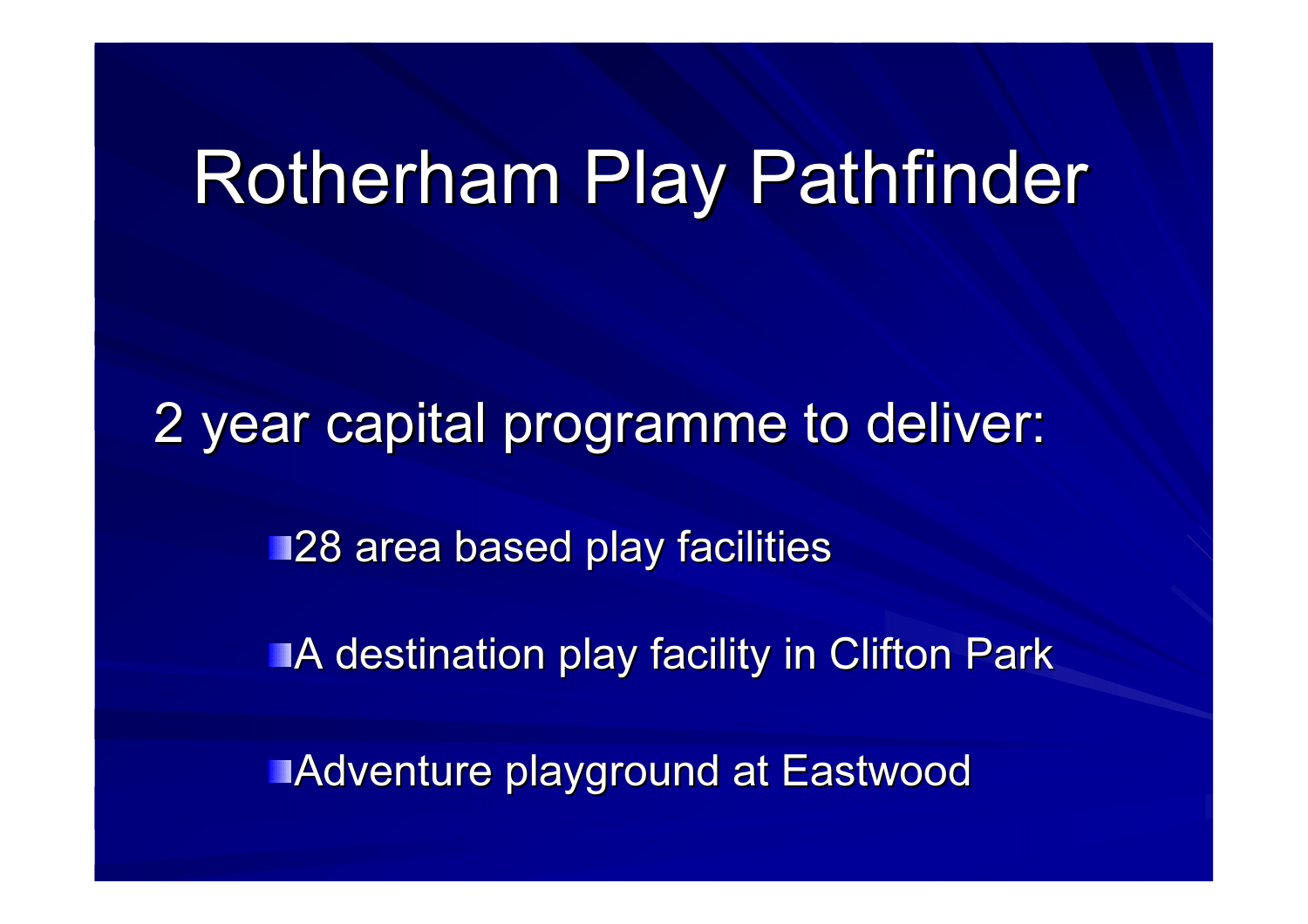## 28 area based play facilities

Rotherham has been awarded a total of £2,621,142 from the Department for Children, Schools and Families (DCSF)

| <b>Capital</b> | £2,128,985              |
|----------------|-------------------------|
| Year 1         | £589,474                |
| Year 2         | $\overline{£}1,539,510$ |
|                |                         |
| <b>Revenue</b> | £492,157                |
| Year 1         | £137,804                |
| <b>Year 2</b>  | £177, 177               |

NB: year 1 funds must be spent by 31<sup>st</sup> March 09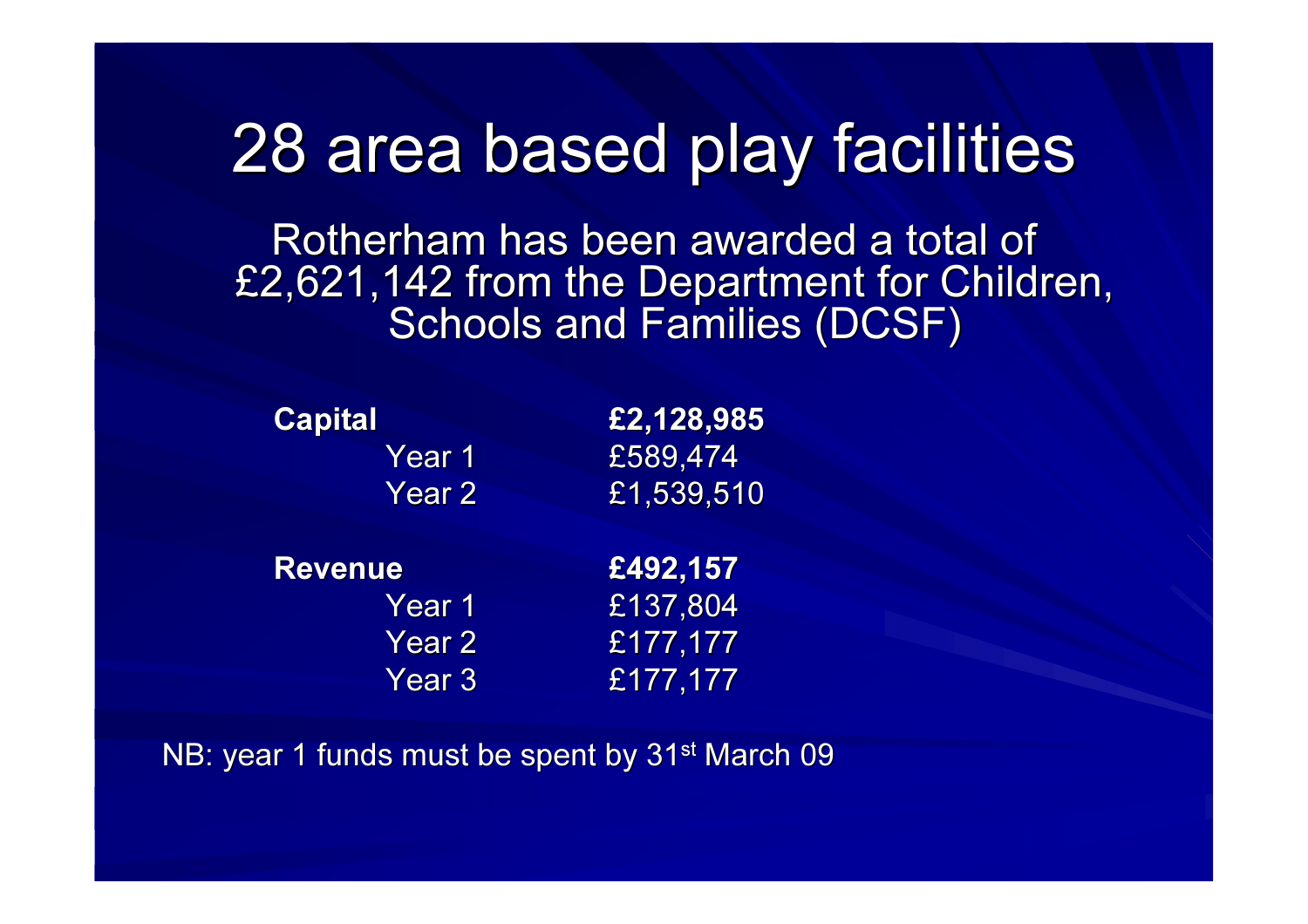# **Guidance**

A Design Guide has been developed by Play England on behalf of the DCSF

#### Key points:

- Natural play elements should form part of the play experience
- Play opportunities should be inclusive **TILL**
- Funding should enhance play value
- Natural solutions for safety surfacing are cheaper and safer П e.g. sand and/or bark chippings
- Children and young people should be involved in the process from consultation to delivery and use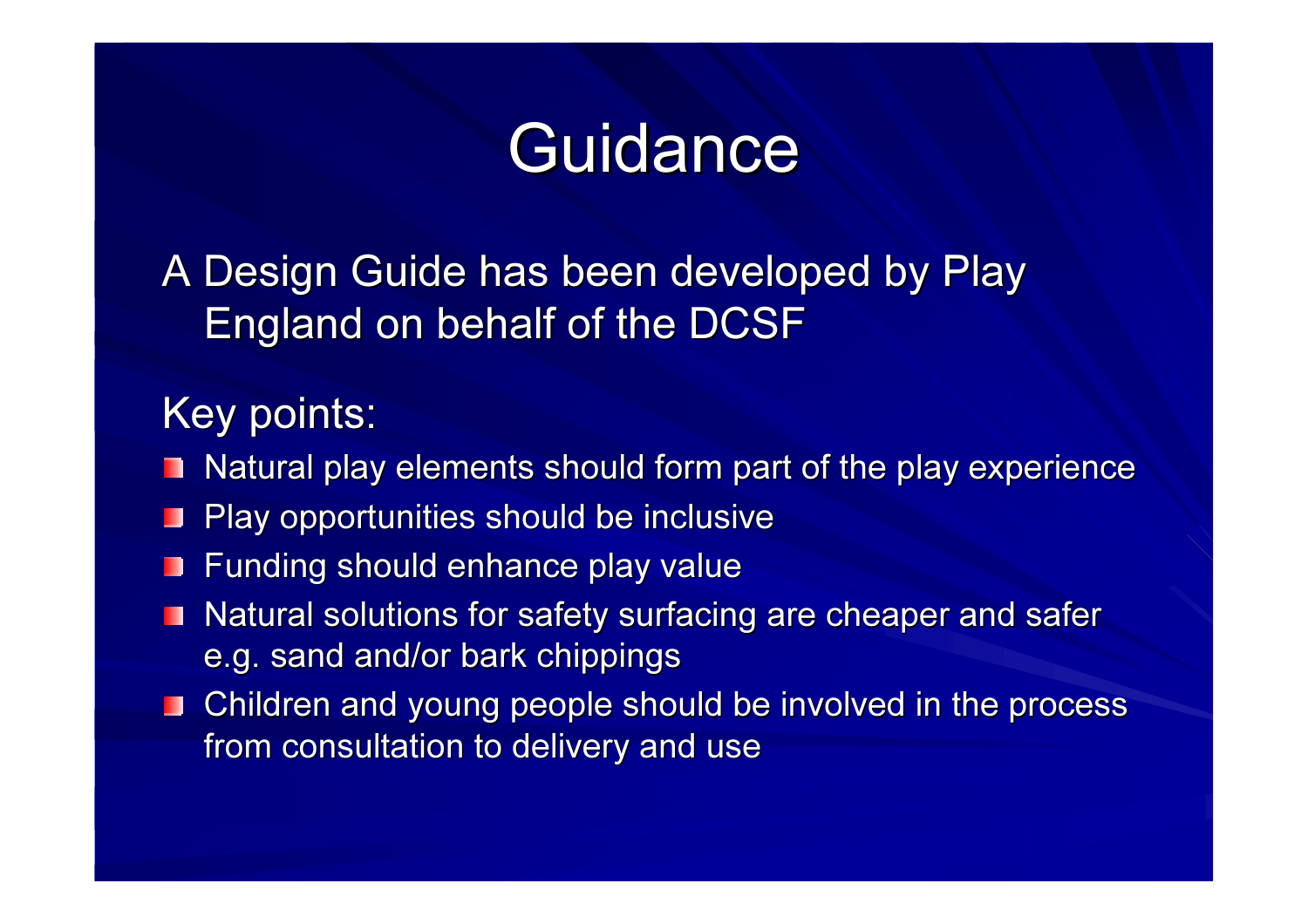### Land Ownership

The programme targets existing play areas

Land ownership lies both with Rotherham MB Council and with Parish Councils including

Year 1 Year 2 Aston-cum-Aughton Anston Harthill-with-Woodall Aston-cum-Aughton Brampton Bierlow Wickersley **Thurcroft Ulley Treeton**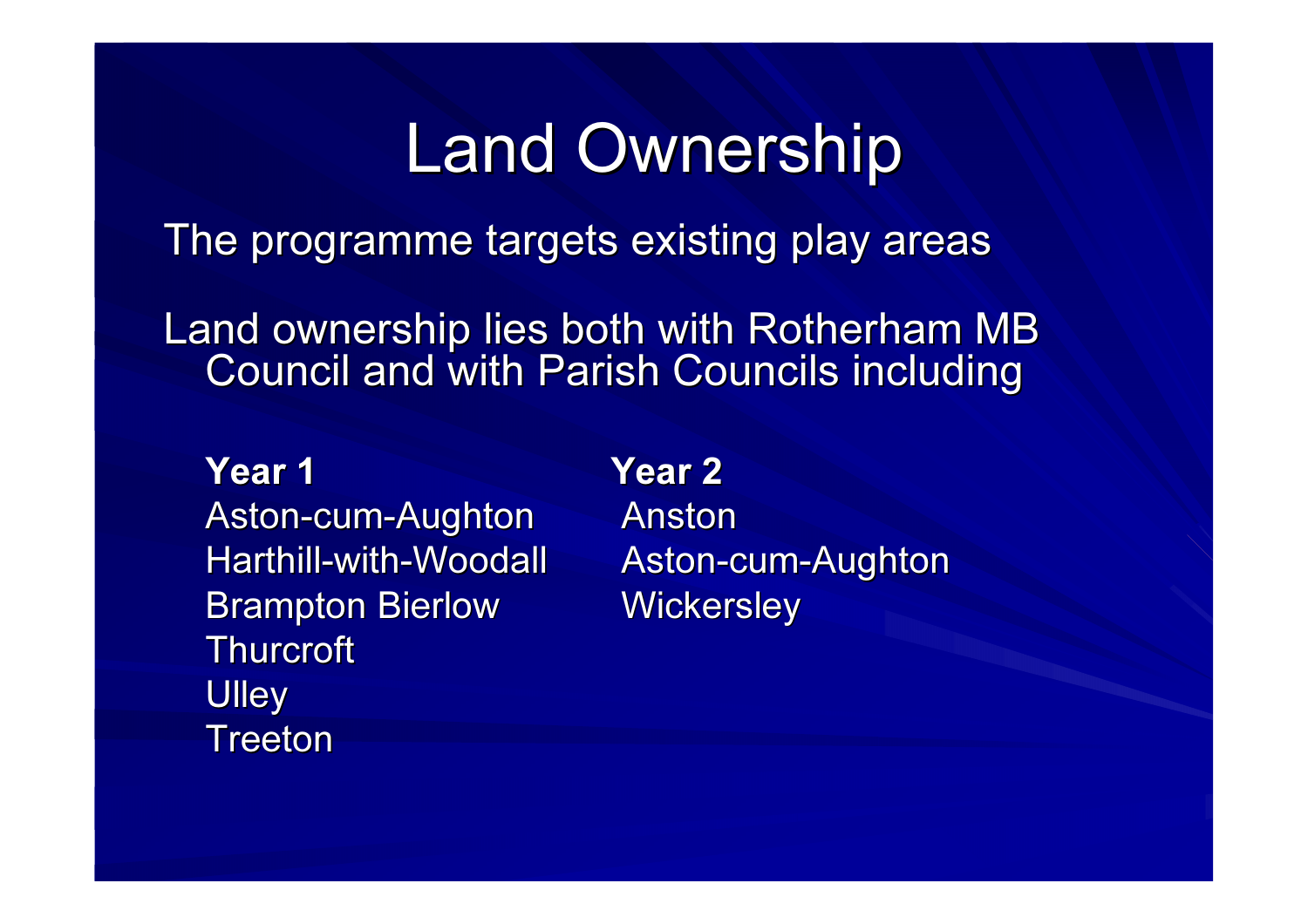#### **Process**

A Project Board oversees a delivery process which involves: **Inclusive consultation** 

**Design** 

**Tendering** 

**Delivery** 

It also manages the associated risk